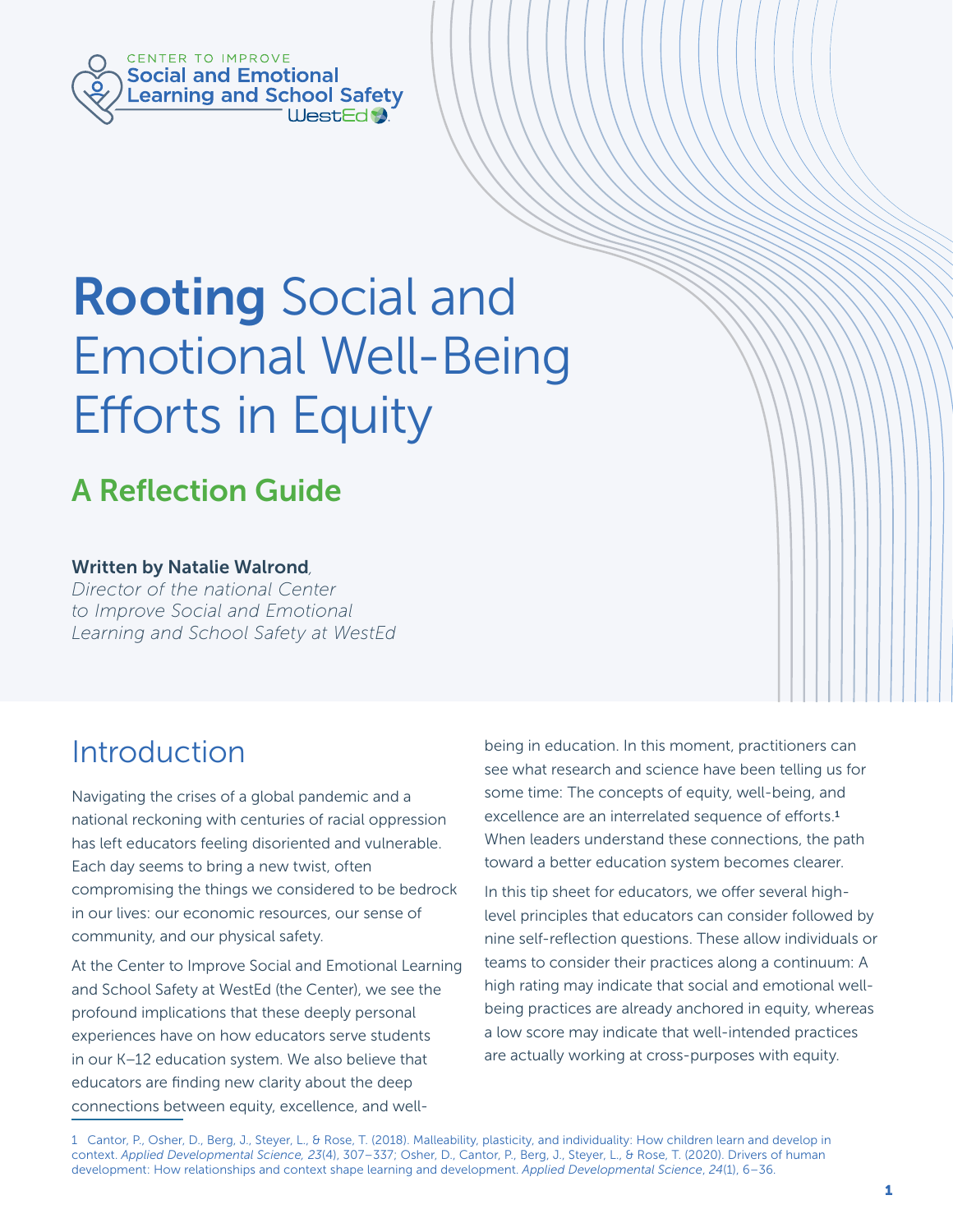# Initial Considerations

#### Create or clarify a vision of excellence.

The Center understands the concept of "excellence" as much more than proficiency in a set of academic standards. Rather, an excellent education also encourages students to be curious about the world around them, gives them the tools they need to explore and discover the things they are curious about, promotes their agency to effect change, builds their sense of self-worth, inspires their personal purpose and place in the community, and equips them with the knowledge and capacity to have economic and social success as adults. We want that for every single child. What is your vision of excellence? Use your notion or vision of excellence to guide your work with students, families, teachers, staff, and community.

Make well-being not just a priority but a prerequisite. Schools and districts should address the well-being and connection needs of their students and staff *before*  academic teaching and learning *and* in an ongoing way throughout every school year. Scientific evidence suggests that well-being and connection are prerequisites for effective teaching and learning.2 Children, youth, and adults need to first feel regulated—that is, feel physically and emotionally calm and settled—and then feel emotionally connected in safe and responsive relationships before they can be ready and able to engage effectively in formal instruction.3 Further, rest and recovery are not anathema to excellence and high expectations. Science shows that rest helps humans to be more innovative, more creative, and more productive.4 When

we allow ourselves to rest, we invest in our sustainability.

Cultivate well-being for all. But who gets to be well? Leaders at every level should take an unflinching look at which students we serve well and which students are being left behind. Many schools have never been the sanctuaries for some students that they are for others; they have been places that perpetuate the same systems of oppression often found in other aspects of their lives. Working toward well-being in schools must be done hand in hand with the work of transforming schools to be equitable and antiracist. Educators achieve these conditions for successful teaching, learning, and thriving by authentically embracing the values, histories, and relationships of all students, their families, and their communities. They sustain these conditions by setting a clear vision for excellence for every single child; engaging in a continuous cycle of self-reflection; striving for authentic and open partnership with their families and communities that focuses on both strengths and needs; and being willing to share the resources and power to lead and operate their schools. To achieve equity, educators must truly value Black and brown students and their communities and act to dismantle racist, homophobic, xenophobic, and other systems of oppression. They must address their implicit biases and embrace culturally responsive teaching practices so that every child has a sense of agency and belonging in school and knows that their identity is valued.

<sup>2</sup> Jones, S., & Kahn, K. (2017). *The evidence base for how we learn: Supporting students' social, emotional, and academic development* [Research brief]. The Aspen Institute National Commission on Social, Emotional, and Academic Development.

<sup>3</sup> Perry, B. (n.d.). *The 3 Rs: Reaching the learning brain [Infographic]. Beacon House.* [https://beaconhouse.org.uk/](https://beaconhouse.org.uk/wp-content/uploads/2019/09/The-Three-Rs.pdf) [wp-content/uploads/2019/09/The-Three-Rs.pdf](https://beaconhouse.org.uk/wp-content/uploads/2019/09/The-Three-Rs.pdf)

<sup>4</sup> Pang, A. S.-K. (2017, May 11). How resting more can boost your productivity. *Greater Good Magazine*. [https://greatergood.berkeley.edu/article/item/how\\_resting\\_more\\_can\\_boost\\_your\\_productivity](https://greatergood.berkeley.edu/article/item/how_resting_more_can_boost_your_productivity)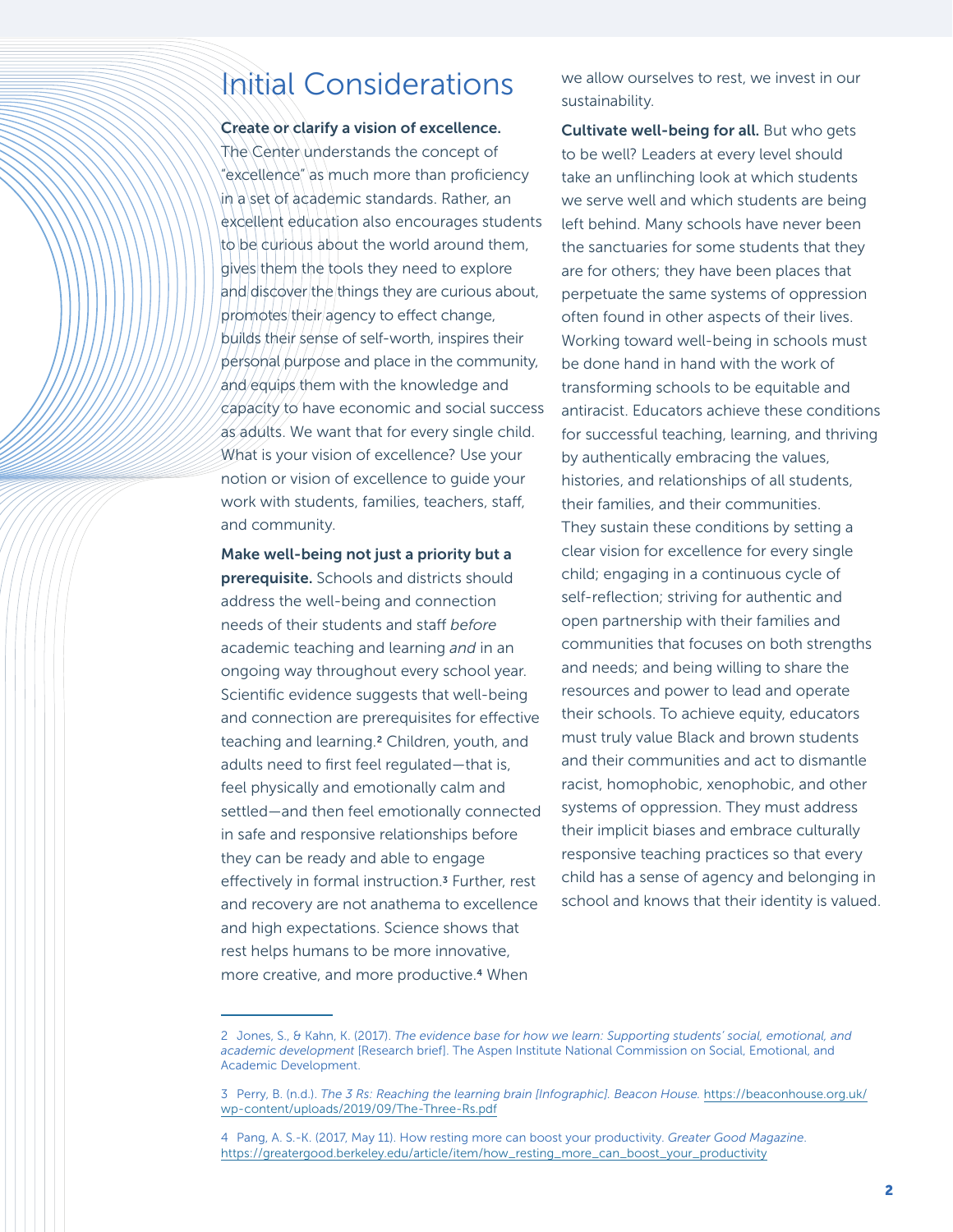# Reflection Questions

Use these questions on your own or with your team to explore whether your social and emotional well-being practices are supporting equity, excellence, and well-being for all students—or perhaps detracting from it.

#### 1. Are your social and emotional well-being efforts about ongoing growth (rather than just a time-bound initiative)?

| <b>High rating</b>                   | Low rating                               | <b>Evidence-based resources to support your efforts</b>          |
|--------------------------------------|------------------------------------------|------------------------------------------------------------------|
| Your efforts are grounded in         | You bought a program and intend to       | Continuous Improvement in Education: A Toolkit for Schools       |
| continuous improvement and           | complete the work by a specific time and | and Districts, linked here                                       |
| incorporate ongoing self-reflection. | then move on.                            | National Equity Project Liberatory Design Card Deck, linked here |

### 2. Are your social and emotional well-being efforts strengths- or asset-based?

| <b>High rating</b>                                                                                                                        | Low rating                                                                                                                                                                                                                                                                           | <b>Evidence-based resources to support your efforts</b>                                                                                                                                                                                                                   |
|-------------------------------------------------------------------------------------------------------------------------------------------|--------------------------------------------------------------------------------------------------------------------------------------------------------------------------------------------------------------------------------------------------------------------------------------|---------------------------------------------------------------------------------------------------------------------------------------------------------------------------------------------------------------------------------------------------------------------------|
| Your processes intentionally identify<br>assets, strengths, and aspirations of<br>your community members-not just<br>challenges or needs. | Your processes focus exclusively or<br>primarily on challenges or needs.<br>Relatedly, processes may jump quickly to<br>solutions before creating the opportunity to<br>more fully understand the assets, strengths,<br>aspirations, challenges, and needs of all<br>those involved. | Learning From Young People About How Safe and Supportive<br>Conditions at Home Can Inform School Climate, linked here<br>Social, Emotional, and Academic Development Through an<br>Equity Lens, linked here<br>Why Asset Framing is Better than Storytelling, linked here |

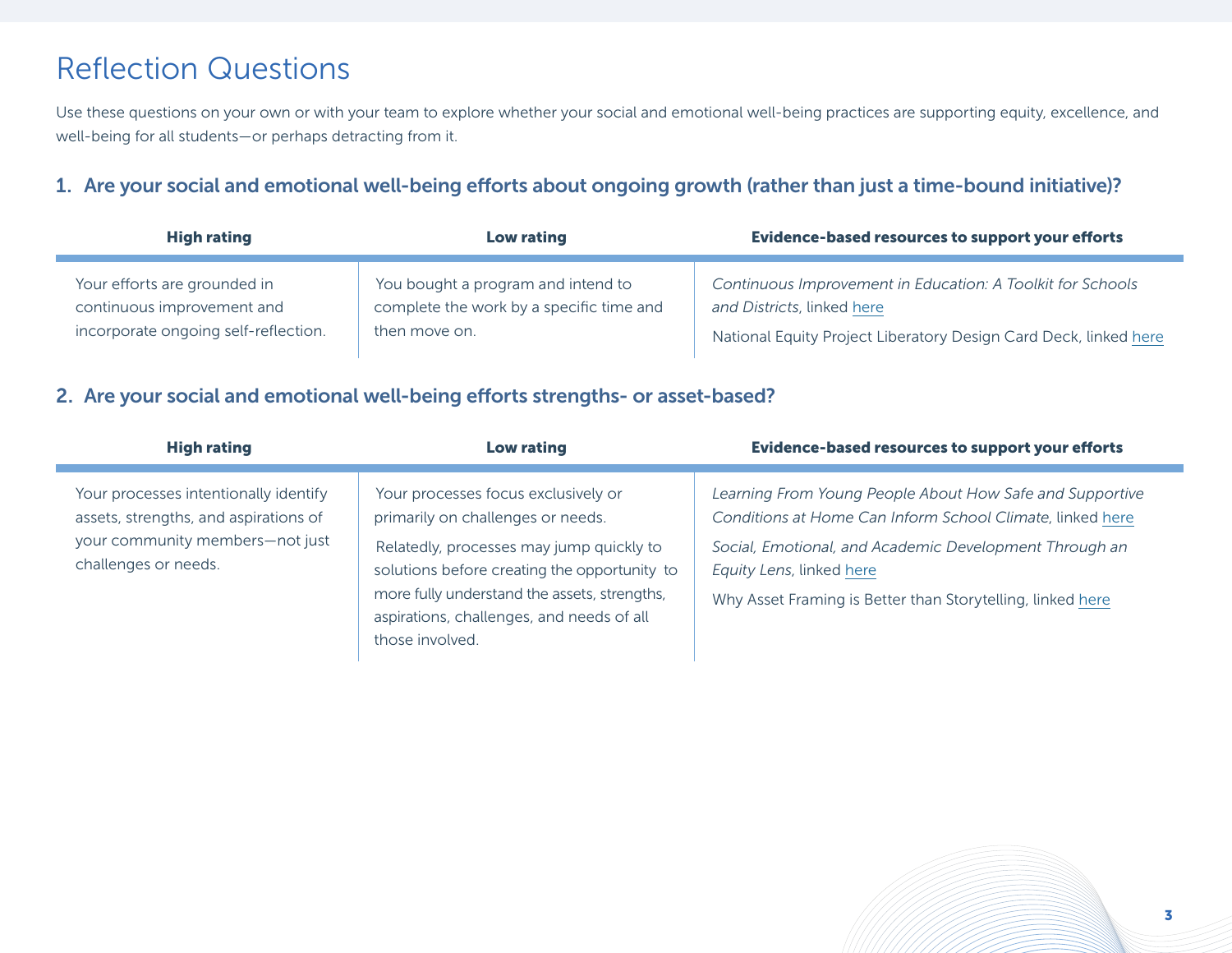# 3. Do your social and emotional well-being efforts share power with members of the community?

| <b>High rating</b>                                                                                                                                                                                                                                                  | Low rating                                                                                                                                                                                                                    | <b>Evidence-based resources to support your efforts</b>                                                                                                                                      |
|---------------------------------------------------------------------------------------------------------------------------------------------------------------------------------------------------------------------------------------------------------------------|-------------------------------------------------------------------------------------------------------------------------------------------------------------------------------------------------------------------------------|----------------------------------------------------------------------------------------------------------------------------------------------------------------------------------------------|
| Your efforts consistently seek<br>opportunities for young people<br>to design, lead, implement, and<br>refine the work. They own or<br>co-own efforts and power with<br>adults (including family members),<br>promoting their agency and positive<br>self-identity. | Youth and family "voice" and "engagement"<br>stop short of authentically sharing<br>power. Only adults review data and<br>make decisions. Youth and families may<br>experience these efforts as disingenuous<br>box-checking. | Co-Creating an Equitable School Climate With Students (Forest<br>Park Middle School): Beyond SEL Audio Gallery, linked here<br>Elevating Student Voice, Agency, and Co-Creation, linked here |

#### 4. Do your social and emotional well-being efforts consider both the individual/personal needs *and* the community/ collective needs?

| <b>High rating</b>                                                                                                                                                                                                                                                    | <b>Low rating</b>                                                                                                    | <b>Evidence-based resources to support your efforts</b>                                                                                                                                                                                                                                                                                       |
|-----------------------------------------------------------------------------------------------------------------------------------------------------------------------------------------------------------------------------------------------------------------------|----------------------------------------------------------------------------------------------------------------------|-----------------------------------------------------------------------------------------------------------------------------------------------------------------------------------------------------------------------------------------------------------------------------------------------------------------------------------------------|
| Your efforts integrate both individual<br>and community well-being. These<br>efforts promote inner health and<br>well-being as well as responsive<br>relationships, belonging, community,<br>connection, and other attributes of<br>safe and supportive environments. | Your efforts are disconnected from-or<br>worse, in conflict with-efforts to improve<br>school climate and community. | The Toolkit Before the Toolkit: Centering Adaptive and<br>Relational Elements of Restorative Practices for Implementation<br>Success, linked here<br>Community-Care Strategies for Schools During the<br>Coronavirus Crisis: Practical Tips for School Staff and<br>Administrators, linked here<br>Relationship Mapping Strategy, linked here |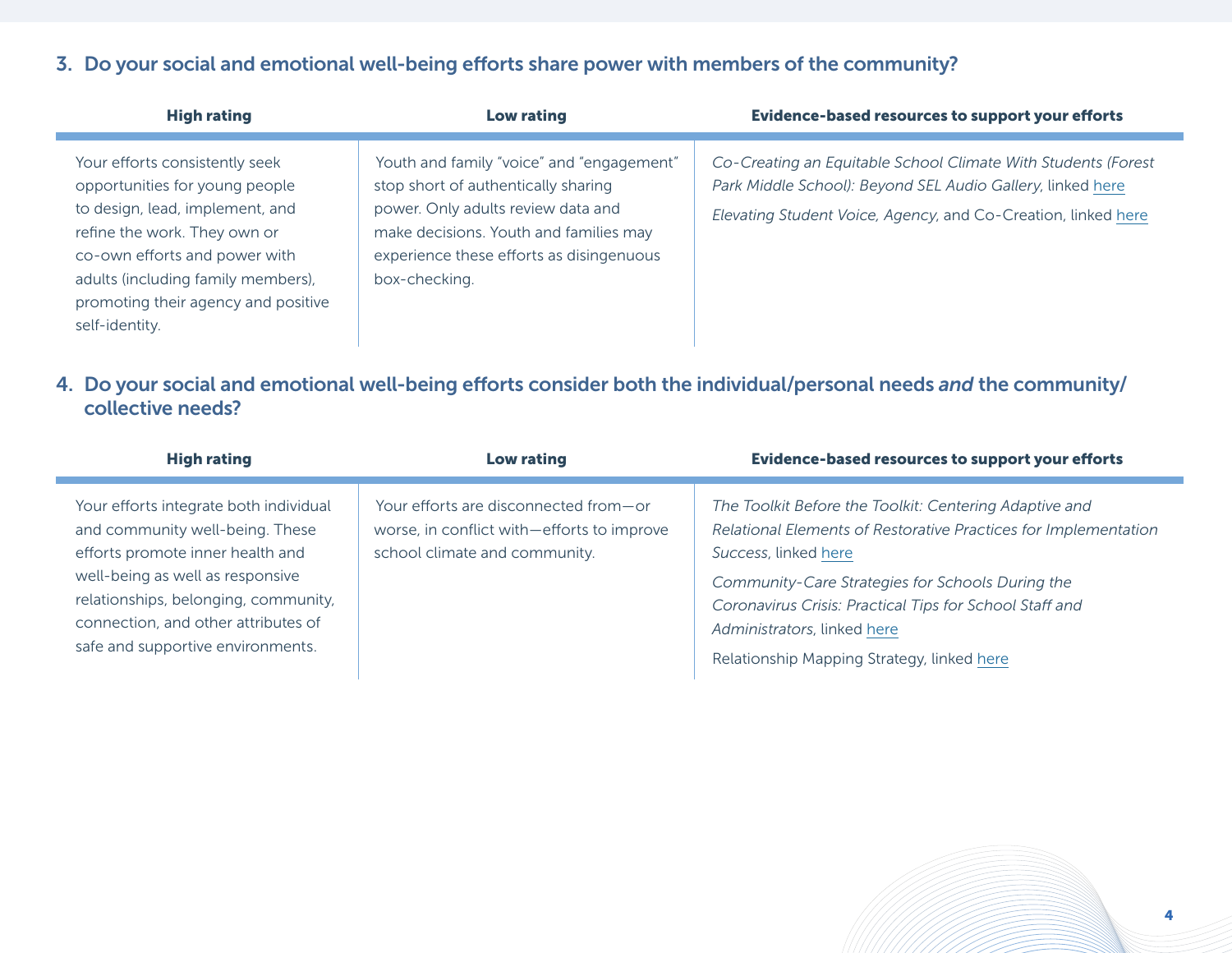# 5. Do your social and emotional well-being efforts include adult well-being?

| <b>High rating</b>                                                                                                                                                                                                                                 | Low rating                                                                                              | <b>Evidence-based resources to support your efforts</b>                                                                                                                                                                                                                                             |
|----------------------------------------------------------------------------------------------------------------------------------------------------------------------------------------------------------------------------------------------------|---------------------------------------------------------------------------------------------------------|-----------------------------------------------------------------------------------------------------------------------------------------------------------------------------------------------------------------------------------------------------------------------------------------------------|
| Your social and emotional well-being<br>efforts attend to the sustainable<br>well-being of all members of the<br>community. This includes young<br>people as well as their caregivers and<br>loved ones and their teachers and<br>other educators. | Your social and emotional well-being<br>efforts neglect the well-being and<br>sustainability of adults. | Connecting Teacher Practice With Social and Emotional<br>Learning, linked here<br>Strategies for Districts to Support Self-Care for Educators During<br>the COVID-19 Pandemic, linked here<br>Connecting the Brain and Body to Support Equity Work: A<br>Toolkit for Education Leaders, linked here |

## 6. Are your social and emotional well-being efforts connected to all areas of learning and development?

| <b>High rating</b>                                                                                                             | Low rating                                                                                                                                                                                                 | <b>Evidence-based resources to support your efforts</b>                                                                                                                                                                                                                         |
|--------------------------------------------------------------------------------------------------------------------------------|------------------------------------------------------------------------------------------------------------------------------------------------------------------------------------------------------------|---------------------------------------------------------------------------------------------------------------------------------------------------------------------------------------------------------------------------------------------------------------------------------|
| Your social and emotional well-<br>being efforts are foundational to and<br>integrated with academic teaching<br>and learning. | Your social and emotional well-being<br>efforts include an isolated SEL curriculum<br>and little else.<br>Further, such curricula is only taught by<br>mental health clinicians during scheduled<br>times. | Instructional Practices That Integrate Equity-Centered Social,<br>Emotional, and Academic Learning: Updated Research-to-<br>Practice Brief, linked here<br>Integrating Social, Emotional, and Academic Development: An<br>Action Guide for School Leadership Teams, linked here |

## 7. Are your social and emotional well-being efforts connected to your equity efforts?

| <b>High rating</b>                                                   | Low rating                                                                                                    | Evidence-based resources to support your efforts                                |
|----------------------------------------------------------------------|---------------------------------------------------------------------------------------------------------------|---------------------------------------------------------------------------------|
| Your efforts promote cross-racial and<br>cross-cultural celebration. | Your efforts do not include authentic<br>efforts to bridge racial and cultural chasms<br>among the community. | Building Equitable Learning Environments (BELE) Network<br>Library, linked here |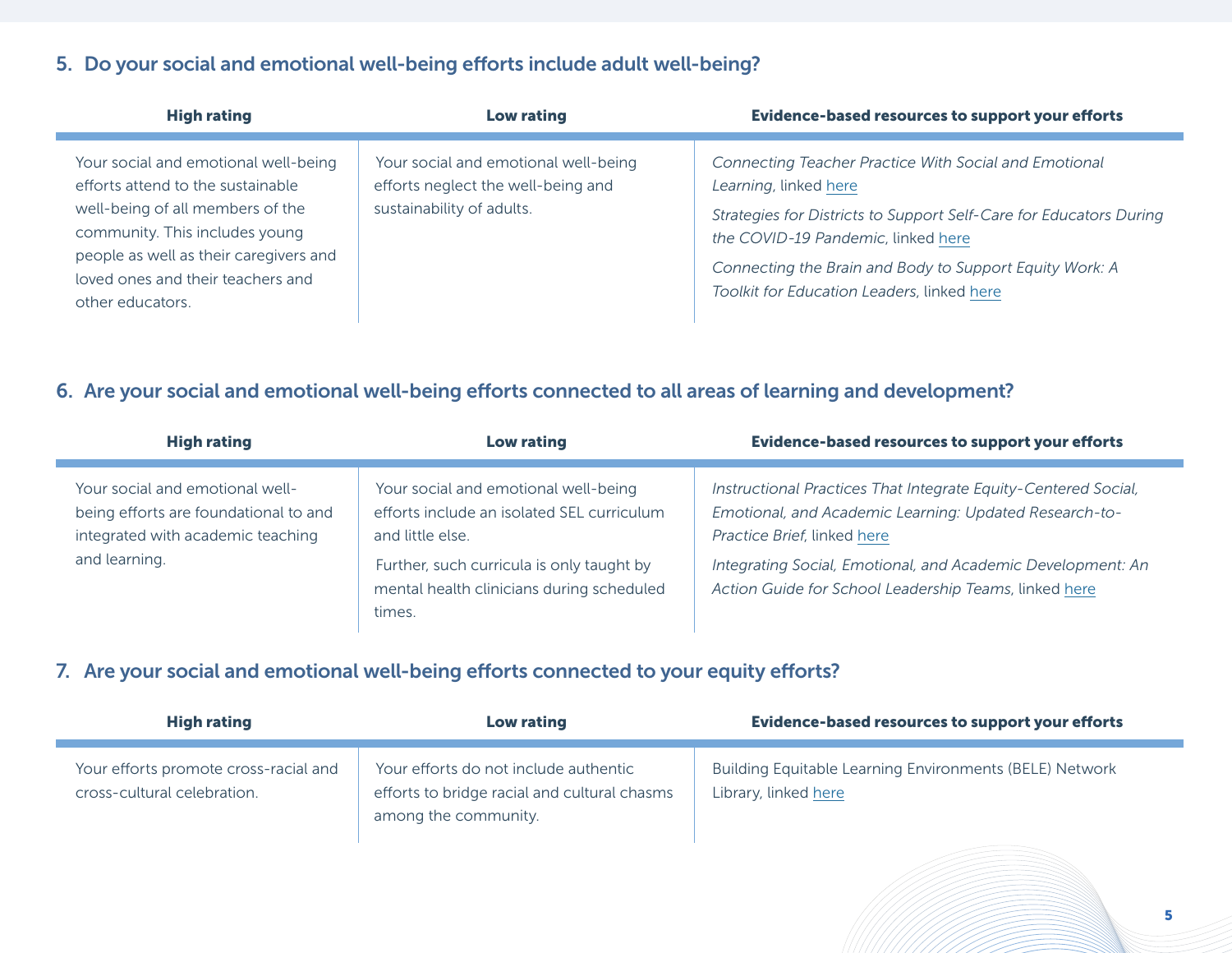# 8. Do your data reflect long-term, sustainable, and equitable impact rather than just outputs?

| <b>High rating</b>                     | <b>Low rating</b>                                | <b>Evidence-based resources to support your efforts</b>         |
|----------------------------------------|--------------------------------------------------|-----------------------------------------------------------------|
| Your social and emotional well-        | Your social and emotional well-being             | Integrating Social and Emotional Learning Throughout the School |
| being indicators measure shifts in     | indicators only measure inputs and outputs       | System: A Compendium of Resources for District Leaders, linked  |
| mindsets, beliefs, relationships, and/ | (such as dollars and time spent or student and   | here                                                            |
| or environments, as well as inputs and | adult participation in programs) rather than     | Turnaround for Children Measurement Toolbox, linked here        |
| outputs.                               | shifts in mindsets, beliefs, relationships, and/ |                                                                 |
|                                        | or environments.                                 |                                                                 |

## 9. Do your efforts prioritize individual and community development and well-being over adult comfort?

| <b>High rating</b>                                                                                                                                                                                   | Low rating                                                                                                                                                                                                                                                                                                                      | <b>Evidence-based resources to support your efforts</b>                                                      |
|------------------------------------------------------------------------------------------------------------------------------------------------------------------------------------------------------|---------------------------------------------------------------------------------------------------------------------------------------------------------------------------------------------------------------------------------------------------------------------------------------------------------------------------------|--------------------------------------------------------------------------------------------------------------|
| Your social and emotional efforts<br>for young people prioritize their<br>development and well-being over adult<br>comfort. For example, you are focused<br>on "agency" or "positive self-identity." | Your social and emotional efforts for young<br>people focus on competencies or goals that<br>prioritize adult comfort over student well-<br>being. For example, you are focused on<br>"self-regulation," "behavior management,"<br>or "grit" that serves adult purposes rather<br>than on youth agency or identity that fosters | Integrating Identity Affirmation With Teaching and Learning<br>(NACA): Beyond SEL Audio Gallery, linked here |
|                                                                                                                                                                                                      | the social and emotional well-being and<br>development of individuals and communities.                                                                                                                                                                                                                                          |                                                                                                              |